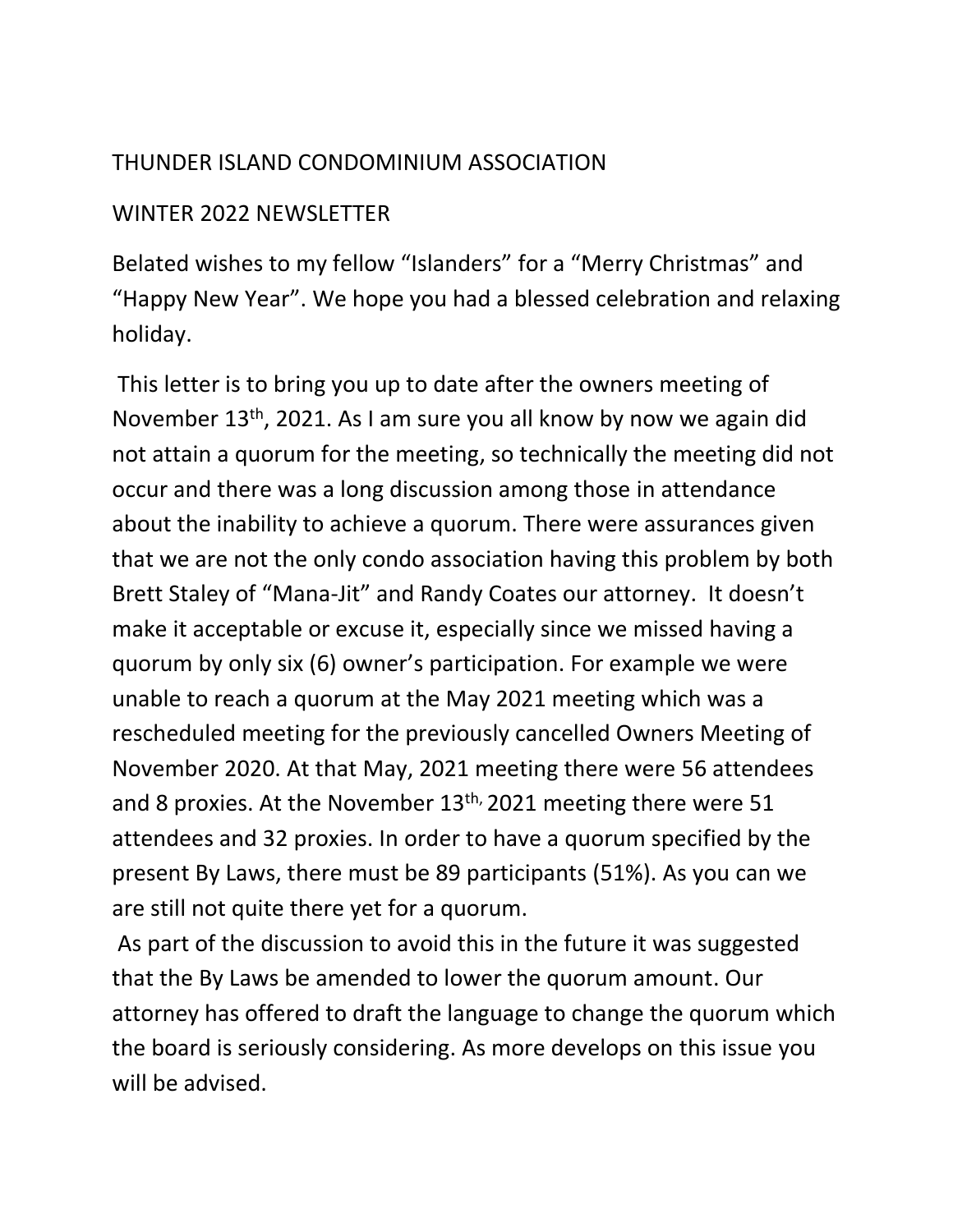It was also suggested I believe by Carolyn Hughes, that we develop a group of volunteers to make phone calls to owners encouraging the owners and remind them to attend our meetings or at least submit their proxies. We have a list of 14 owners who volunteered and we will be enlisting their help in the future. Thank you to those 14 owners who have volunteered for the good of the association.

FUTURE MEETINGS: We have already scheduled meetings for 2022. Board meetings are scheduled for Saturday Jan. 22<sup>nd</sup> and March 19<sup>th</sup> as well as August 20<sup>th</sup>. There will also be board meetings scheduled after the Owners Spring Meeting which is scheduled this year for Sat. April 30<sup>th</sup> as well as the Annual Yearly Owners Meeting scheduled for Nov. 5<sup>th</sup>. Naturally details about the owners Spring and Annual Fall meetings will follow as we near those dates. Due to the continuing pandemic and the anticipated restrictions that may occur it is possible that all of our board meetings may be virtual meetings or via conference call.

ROOFING: As mentioned in previous letters there was a recoating treatment of the existing roof which was accomplished the week of October 4th, 2021 by "Charm City Roofing". This treatment is performed on a regular basis and should extend the usable life of the existing roof for at least another three (3) years. Keep in mind that as a result of our existing reserve study dated Oct. 2020 and the guidance therein the roof is to be replaced in the year 2024. Specifications for going to bid are already in process by the ARC Committee for the roof replacement.

DOGS: The "By Laws" provide that only owners are allowed to have dogs on the premises. In the past this rule had not been enforced. Some owners namely Peggy Slater, Gina Wiseman and Debbie Murphy have taken it upon themselves to resurrect and revise the previous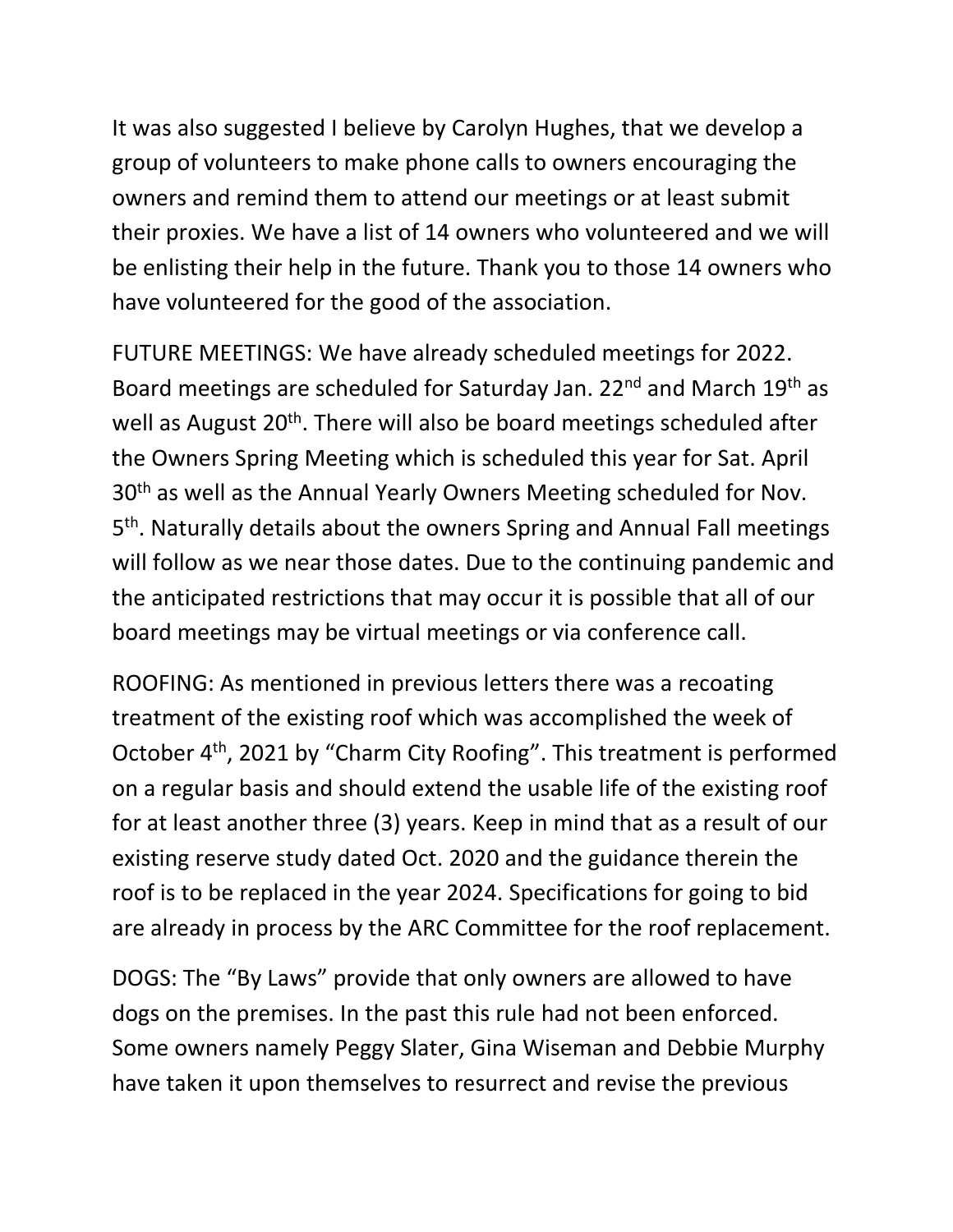method of registering dogs by owners. The necessary forms and the procedures are in process and should be on the association's web page.

SMOKING: Due to disappointing response to an earlier attempt to have an absentee vote by the owners to voice their opinion about smoking in the common areas or limited common areas of the property, it was decided by the board that another absentee vote should be attempted. There were only 69 votes cast which was only a 40 % response. The absentee vote shall occur between now and the spring meeting.

KAYAKS AND PADDLE BOARDS: We are waiting for the revised bid for the installation of the storage racks along the south wall of the "A" building and hope to have the racks erected and in place for use before the season opens in May/ June of 2022.

BOATING, PIERS and DOCKS: As a result of discussions with our "Dock Master" Russ Long and Ken Earle it was decided that the fees charged to renters for docking their water craft and the parking of any trailer used for the transport of the docked vessel shall be increased to \$100.00 per week. An inspection of the piers and docks will be performed prior to the opening of the 2022 summer season. To date all items needing repair after the last inspection at the end of the 2021 season have been addressed.

LANDSCAPING: The landscaping committee headed by Jim Slater and his crew of Rusty LaMotte and John Lee are continuing to add to the already planted areas throughout the complex. Hopefully you will notice the additional plantings and please feel free to offer your thoughts and opinions to anyone on the committee. Also, please consider volunteering to be on the committee.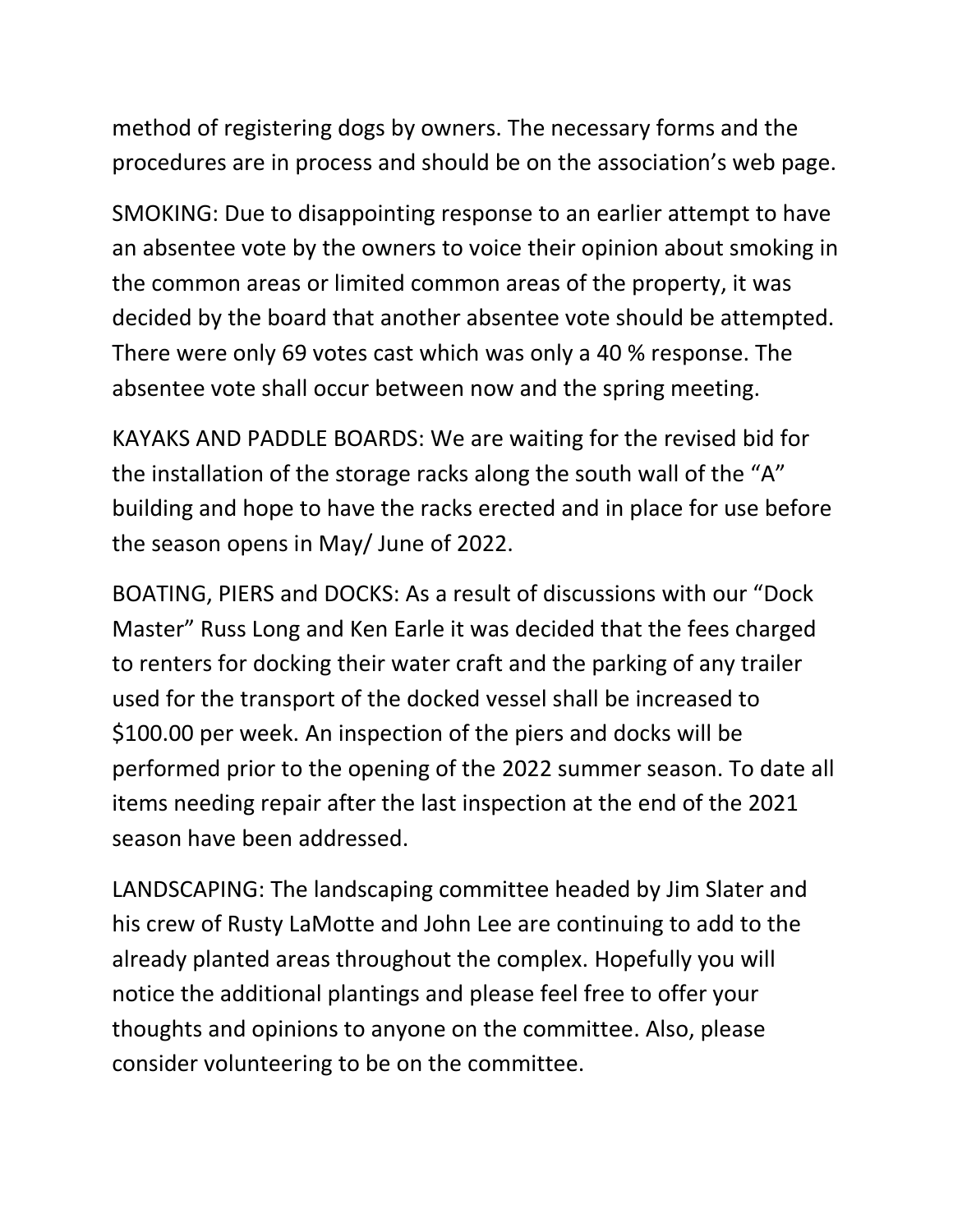EXTERMINATOR: We experienced another minor infestation in the "C" building which was addressed and taken care of by the owner as well as the association exterminator "Taylor Pest Control". Bug and pest infestations are the responsibility of the condo owners. As a reminder you are asked to not leave trash in your condo for any extended period of time. Also, do not leave consumable food items in your condo for any extended period of time when away. If there are any sightings of bugs, insects, including bed bugs, in addition to contacting an exterminator please notify "Mana-Jit" so that the necessary steps can be taken to protect your neighbors if necessary.

ARC COMMITTEE: Remember that if you are planning any remodeling or improvements to your condo please check with the Thunder Island web page at [www.thunderislandocmd.com](http://www.thunderislandocmd.com/) for information and forms to be submitted. If you are using a contractor the contractor must be licensed and insured in the State of Maryland. Andy Balto is the chairman of the ARC Committee and will respond to any questions you may have. Also, as a reminder if you contract with Mitch Andrews, our on-site maintenance man, you are contracting with him as an independent contractor which is in no way related to the Thunder Island Condo Association. This needs to be stated and understood for insurance purposes.

HOLIDAY REAL ESTATE: Holiday will again be our on-site realtor working out of unit # 108. Just as a reminder due to the terms of our lease arrangement with Holiday the association benefits financially as a source of additional income in any listings for the sale of or listings for rental of condo units by sharing a portion of the commissions earned.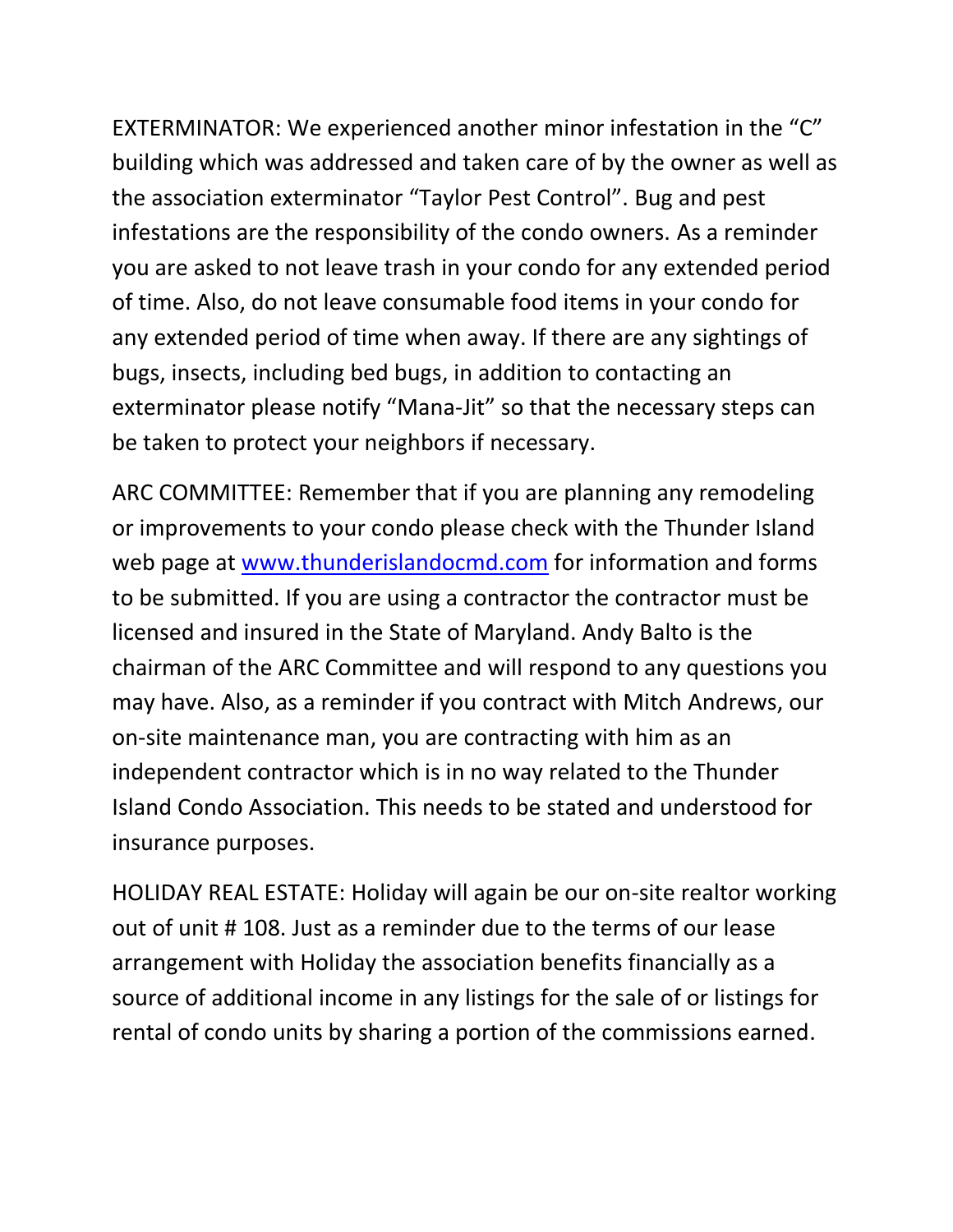LEGAL: We will be working with Randy Coates the association attorney to produce language addressing the quorum issue discussed at the last owners meeting. More information on this matter will follow as it is developed at a later date.

MANA-JIT: Hard as it may seem to believe we are entering our third (3rd) year under the management of "Mana-Jit" and except for some minor bumps during this transition it has been a very smooth transition. In most instances it has been an education for not only the new owners but, also the older owners. "Mana-Jit" should be the first contact with any questions about the association functions and responsibilities as well as the responsibilities of individual owners. Facebook is not and should not be the attempted prime communication method if there are problems in the management of the property or any questions dealing with who or what entity should be contacted for personal owner issues.

 Water leak issues still seem to be the major source of issues at Thunder Island and it needs to be mentioned here that "Mana-Jit" should be notified immediately so that an analysis of the water leak source can be made. Then the condo, which is the origin of the water leak is contacted by "Mana-Jit". After the initial contact and emergency steps are taken to alleviate further damage from the leak, it is then a matter between the affected unit owners and their respective insurance companies. If after a reasonable time the damaged unit owner is still not satisfied then "Mana-Jit" should be contacted.

 The common sense steps suggested by "Mana-Jit" to avert water leaks are as follows:

- a) replace hot water heaters in excess of 10 years of age
- b) if toilet seals (wax rings) are original, replace them
- c) inspect dish washer supply and discharge lines regularly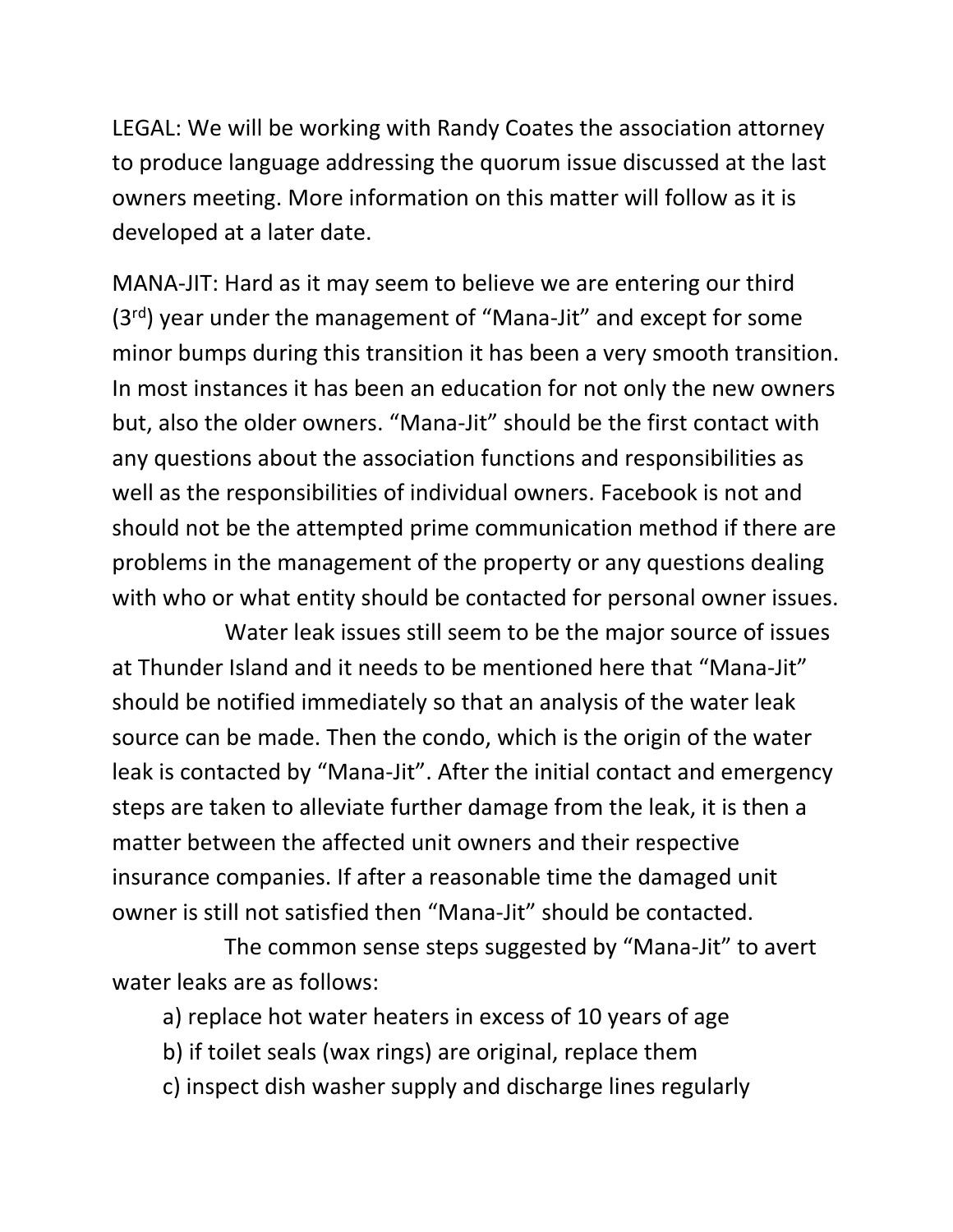d) only metal clad braided water lines are recommended for washing machines

 e) washing machine discharge lines should be properly attached to the drain line

 f) the A/C condensation line should be cleaned annually by your HVAC contractor

INSURANCE: As a reminder the association did not increase the deductible on the Master Insurance Policy and remains at \$5,000.00. We must all maintain Condo Unit Owner Policies on our individual units. Please check to see if you have a minimum deductible of \$5,000.00 on your Dwelling and Loss Assessment coverage. This should cover you in the unlikely event an individual unit owner would be held accountable and liable for a claim and will incur the \$5,000.00 solely. If you use your condo as a rental, part time or full time, it is also advisable to have an endorsement on your policy for this activity on your part. Please check with your Insurance Company/ Agent on this matter.

TRAILER PARKING: Existing "By Laws" provide that the parking of storage trailers on our lots is prohibited. If an owner needs to park a storage trailer on the lots for any reason they must seek the approval of the Board of Directors. It has been the practice of the association that the parking of storage vehicles during some special events in Ocean City is allowed for owners and renters. However, there is a fee charged to anyone parking a storage trailer for these events and the fee for that was just raised to \$100.00 during the duration of the event. Ken Earle is the person to contact in advance and to coordinate the trailer parking.

POOL: We are entering our second year of a three year contract with "Best Aquatics" which has been our pool maintenance company since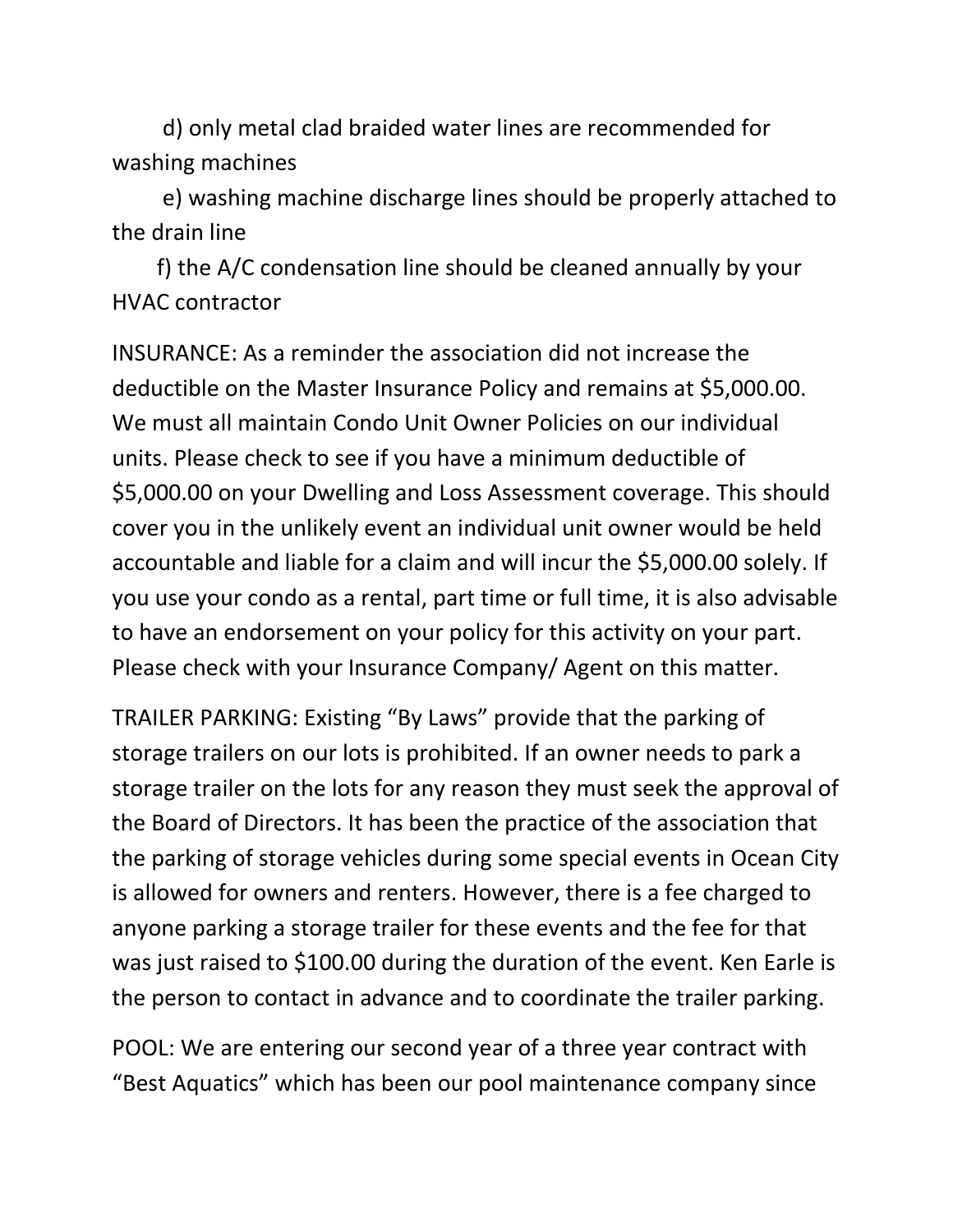2016. Hard as it may seem to believe the pool business has been affected by the pandemic. There has been a shortage of life guards and attendants due in part to the lack of foreign students seeking and filling summer positions in Ocean City. In addition due to the changes in college Covid 19 protocols last year, college students were unexpectedly required to return to campuses early. In light of the present Covid conditions, we are anticipating this to be a continuing issue. We are in the process of specifically addressing our needs for coverage of the pool with either life guards or attendants with "Best Aquatics" for the coming season of 2022.

DUMPSTERS: Whenever you return to Thunder Island I am sure that you will notice that we have two (2) new dumpsters located by the "C" building. I wish I could say that they were a gift from Santa Claus but, they weren't. The original "C" building dumpsters were both corroded and there was a fear that the bottoms could collapse during disposal of trash by the trash trucks. We therefore took the necessary steps to replace them with new dumpsters. The dumpsters servicing the "A" and "B" buildings were refurbished about seven (7) years ago and are in good shape.

BIKES: For many years bike racks have been furnished and located on our property as a convenience for both owners and renters. However, periodically because of people evidently taking advantage of this convenience it appears that instead of the racks being storage racks they have become storage racks for abandoned bikes. Many of the bikes on the racks are rusty with broken chains, flat tires, with kick stands imbedded in the asphalt, etc. If you happen to be the owner of any of these bikes please remove them by March  $15<sup>th</sup>$  or they will be removed and disposed of.